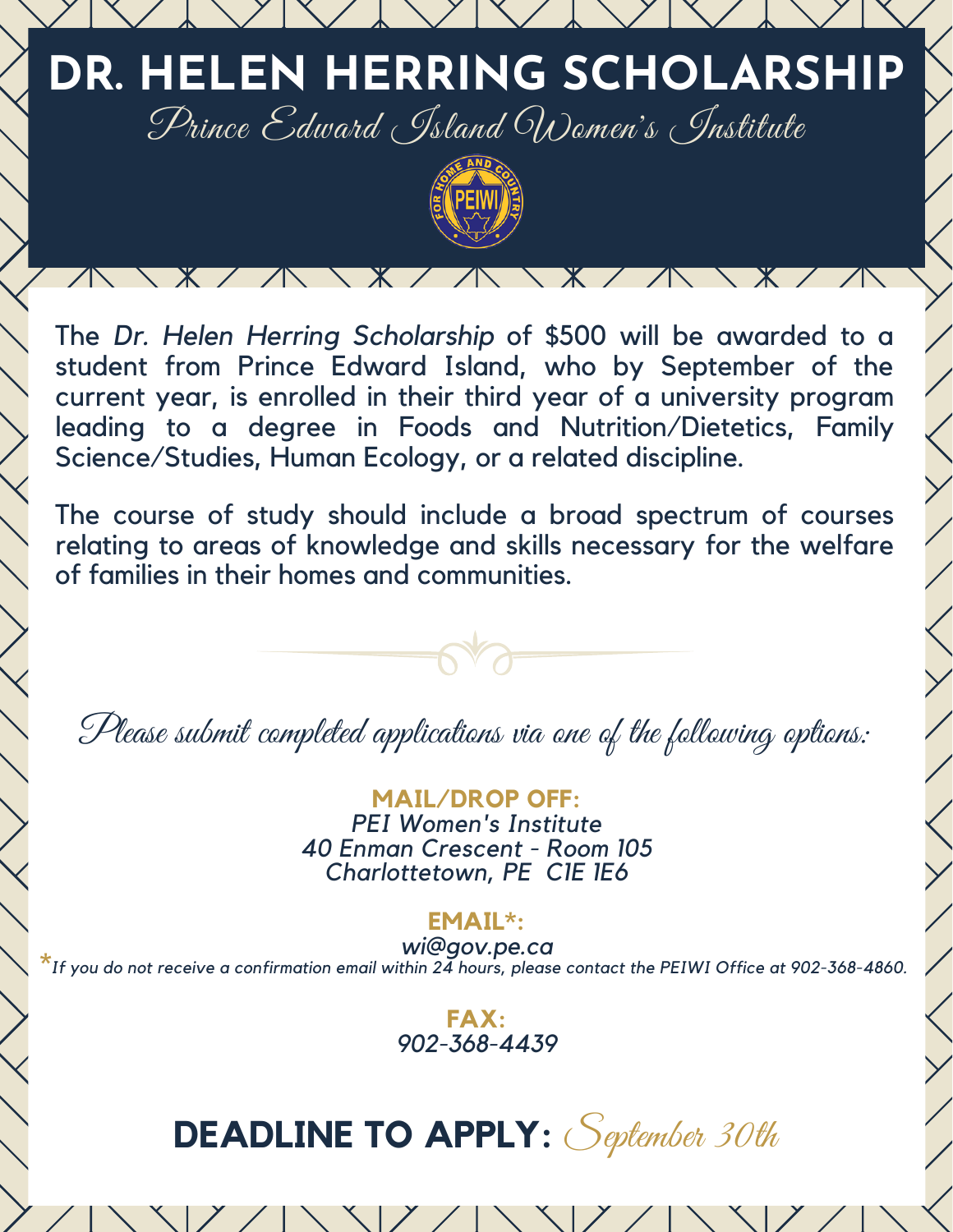## **DR. HELEN HERRING SCHOLARSHIP APPLICATION FORM** Prince Edward Island Women's Institute



### 1. Applicant Information

| Name:                                         |                      |  |
|-----------------------------------------------|----------------------|--|
| <b>Mailing Address:</b>                       |                      |  |
| City/Town: _________                          | <b>Postal Code:</b>  |  |
| <b>Email Address:</b>                         | <b>Phone Number:</b> |  |
| Place of Birth: The Contract of Section 1996. | Date of Birth:       |  |
| Name(s) of Parent(s)/Guardian(s):             |                      |  |
|                                               |                      |  |

### 2. Education

| Year of Graduation: _      |
|----------------------------|
| Year of Graduation: __     |
| <b>Year of Graduation:</b> |
| <b>Year of Graduation:</b> |
|                            |

#### 3. Transcript

Include transcript of marks for which you obtained your degree credits.

### 4. Letter of Reference  $*$

Obtain a letter of reference from one of the following *non-family members/relatives*:

- a former teacher or professor;
- a member of the community at large; or
- a peer.

*Please use attached form.* \*

## 5. Essay

Write a maximum of 500 words detailing why you have chosen Foods and Nutrition/ Dietetics, Family Science/Studies, Human Ecology, or related discipline as your profession.